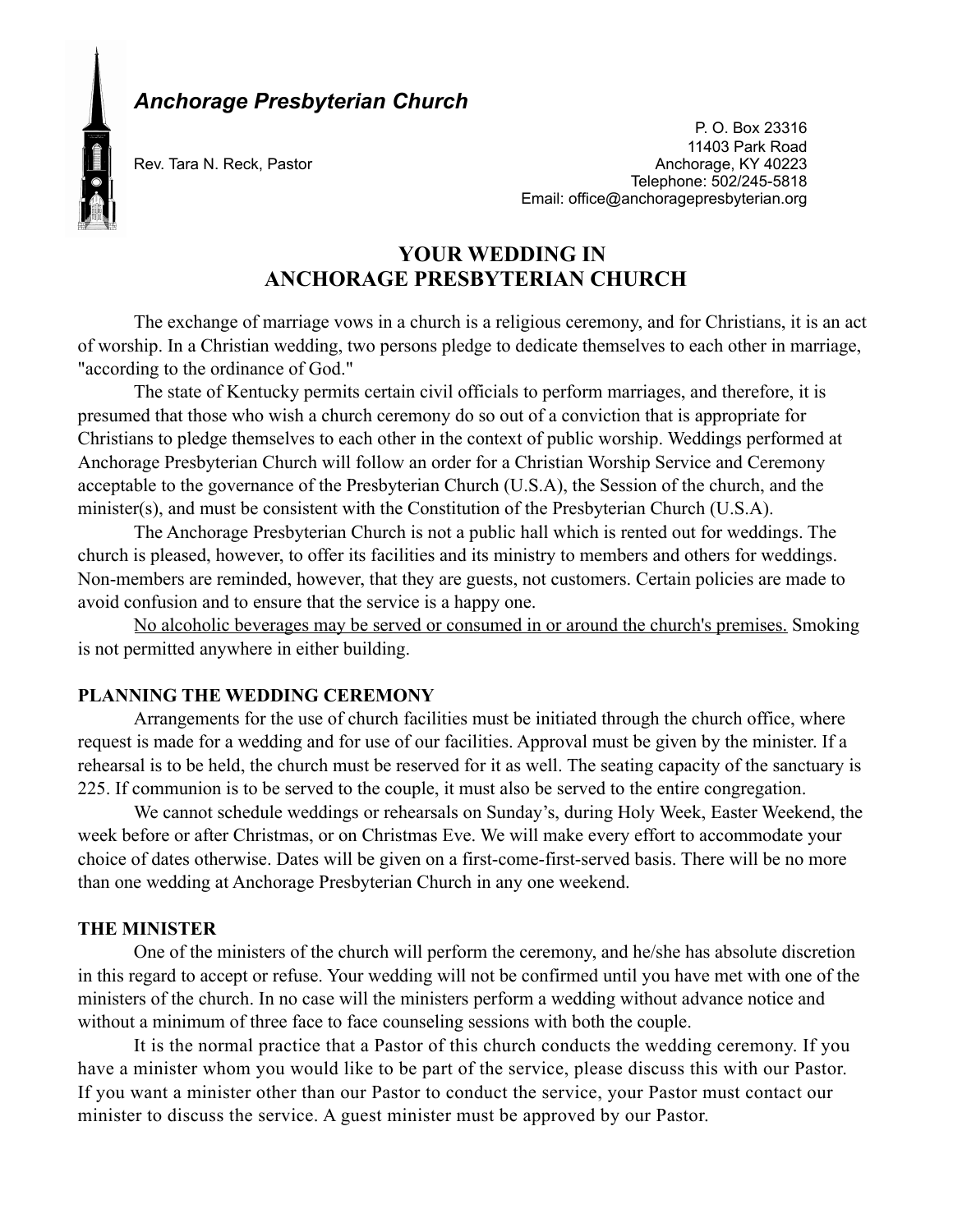#### **REHEARSAL**

Since the church must be locked after rehearsal, all rehearsals should begin promptly. The wedding party should be instructed to arrive 30 minutes prior to the rehearsal time. Up to one hour will be reserved for rehearsal. The minister will be the only person to conduct the rehearsal. If a "wedding consultant" is present, he/she may advise on points of etiquette but will not conduct the rehearsal. We also ask that people attending the rehearsal dress appropriately. **Beverages and food are not allowed in the sanctuary at any time, except for communion.**

#### **MUSIC**

It is expected that the church organist shall play for weddings at which organ music is desired. Our office manager will be happy to provide you with contact information for our church organist. If vocal or other instrumental music is preferred, arrangements must be made directly with the individual(s) concerned.

The music for the ceremony should be chosen to enhance worship, since the wedding is a church service. The minister and/or the church organist will be happy to make suggestions. Many types of music are appropriate for a wedding, but a formal wedding with organ music should exclude "popular" selections or those of a light or sentimental character. Music of secular situations (e.g. Broadway musicals, popular or sentimental dimensions of love and marriage, etc.) is not appropriate for wedding ceremonies at Anchorage Presbyterian Church.

## **FLOWERS AND DECORATIONS**

This is the responsibility of the wedding party and their families. The architecture of the sanctuary lends itself to simple decorations. Elaborate and ornate decorations of any type will spoil the beauty of the sanctuary. Decorations which requires any alterations to the church or which requires fastening to pews, walls, or chancel furniture is not permitted. No decorations may be hung or suspended from the walls, lighting fixtures or organ pipes. Do not use any thumbtacks, nails or screws. No flowers or adornments are to be placed on the organ or the piano. Flowers or dripless candles, but nothing else, may be placed on the communion table. Aisle runners, candelabra and dripless candles, kneeling benches and other ornamentation must be furnished by the florist. Decorations may be placed on window sills. No open flame candles are to be used on window sills. Hurricane or reflector style lamps are welcome. The church possesses no such equipment for use in your wedding.

Florists must make arrangements with the family, to deliver and pick up flowers and other items. The church is not open at all times for this purpose, and the minister and staff should not be expected to deal with the florist. Flowers and other ornamentation must be removed from the Sanctuary following the wedding service.

Payment for any damages occurring in excess of any security deposit will be assumed by the couple.

## **PHOTOGRAPHS**

Because of the sanctity of the occasion, no flash pictures may be taken during the ceremony. Time exposures (no flash) and videotaping with no special lighting are permitted, but photographers and videographers must remain unobtrusive throughout the service. It is the responsibility of the wedding party to inform photographers of this policy. Photographs may be taken in the sanctuary preceding or following the wedding.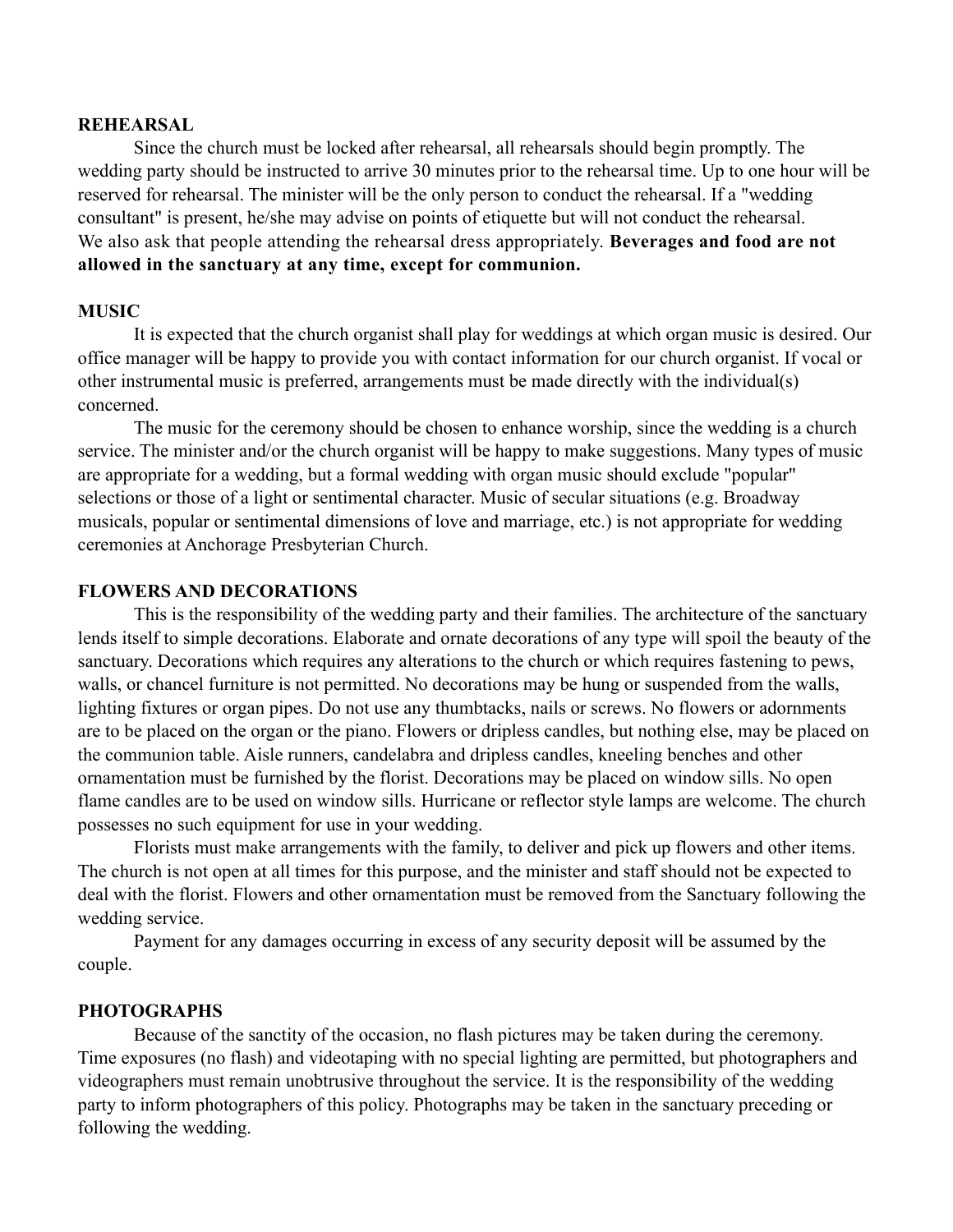#### **RECEPTION**

A reception may be held in the church's Fellowship Hall. Food, beverages, dishes and cutlery and linens are to be supplied by the family or by a caterer. *Any space used must be left as it was found*. Requests for removal of any items must be made through the church office in advance.

## **CHURCH WEDDING SUPERVISOR**

The Church Wedding Supervisor will provide the following services: Contact the couple to schedule the wedding and answer questions, provide the wedding planner (if there is one) with a copy of the Wedding Guidelines, arrive and unlock the church 15 minutes before the scheduled rehearsal time, and lock the church after the completion of the rehearsal, provide advice regarding protocol, be present before and after the wedding, unlocking and locking all doors, and provide assistance to the presiding Minister and the wedding party.

## **DAY OF THE WEDDING**

There are two meeting rooms available for the couple and attendants to dress. Any necessary items should be brought the day of the wedding, and removed from the church after the wedding, as the rooms are used for church class space. Be sure to let the office or minister know if this space will be needed.

#### **CUSTODIAL SERVICES**

 The custodian will report to the church after the wedding and will be responsible for re-setting the Sanctuary. Bridal parties and their families are expected to leave everything as they found it, with out exception. Should cleaning be needed to remove stains or repair furniture, etc., additional fees may be assessed on an as-needed basis.

#### **SOUND SYSTEM**

APC provides four microphones: a lapel microphone for the minister, a soloist microphone, a fixed lectern microphone and a fixed pulpit microphone. Please do not attempt to adjust any sound system setting. If adjustments are made, the couple will assume the cost of having sound company reset the system. If you wish to use taped music or CDs you must provide your own sound system. **Outside equipment brought into the church building may not be plugged into the Church's existing sound system.**

#### **GENERAL RULES**

 The couple should review all regulations and adhere to them, as well as make sure all involved in the wedding understand and follow them.

 Alcoholic beverages may not be consumed anywhere on the premises, including the parking lot. If an member of the wedding party fails to abide by this provision, or comes on the premises in an intoxicated condition, they will be asked to leave the church premises and the Security Deposit will be forfeited.

Smoking is not allowed anywhere on the premises.

 Food or beverages are welcome only in designated parts of the building: the library, the meeting room and fellowship hall.